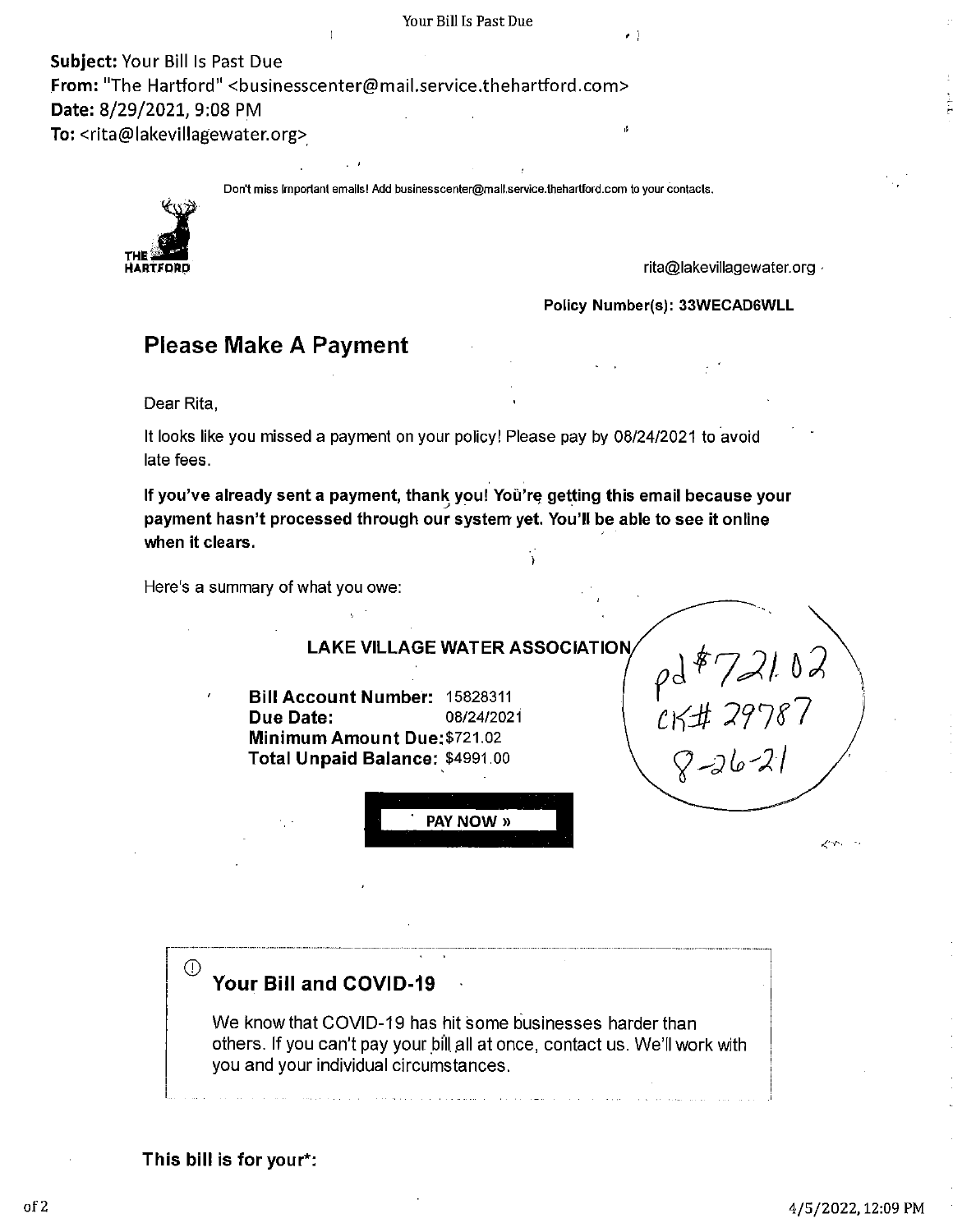' ' **Subject:** New Insurance Bill Available From: "The Hartford" <businesscenter@mail.service.thehartford.com> **Date:** 9/2/2021, 2:03 AM **To:** <rita@lakevillagewater.org>,

Don'l miss importanl emails! Add buslnesscenter@mail.service.lhehartford.com to your contacts.



rita@lakevillagewater.org •

**Policy Number(s): 33WECAD6WLL** 

## **Pay Your Bill Online**

Dear Rita,

Your new bill is ready. You can  $log$  in any time and make a payment.

**If you've already sent or scheduled a payment, thank you! You're getting this email**  because your payment hasn't processed through our system yet. You'll be able to **see it online when it clears.** 

Here's a summary of what you owe:

**LAKE VILLAGE WATER ASSOCIATION Bill Account Number:** 15828311 **Bill Due Date:** 09/24/21 **Minimum Amount** Due:\$392.18 **Account Balance:** \$4,273.98 **Pay Now**  pd \$392.18  $C144$   $27815$  $9 - 2 - 21$ 

#### **This bill is for your\*:**

Workers' Compensation policy 33WECAD6WLL, effective 08/24/21 - 08/24/22

On behalf of ASSUREDPARTNERS NL LLC, thanks for choosing The Hartford for your business insurance needs.





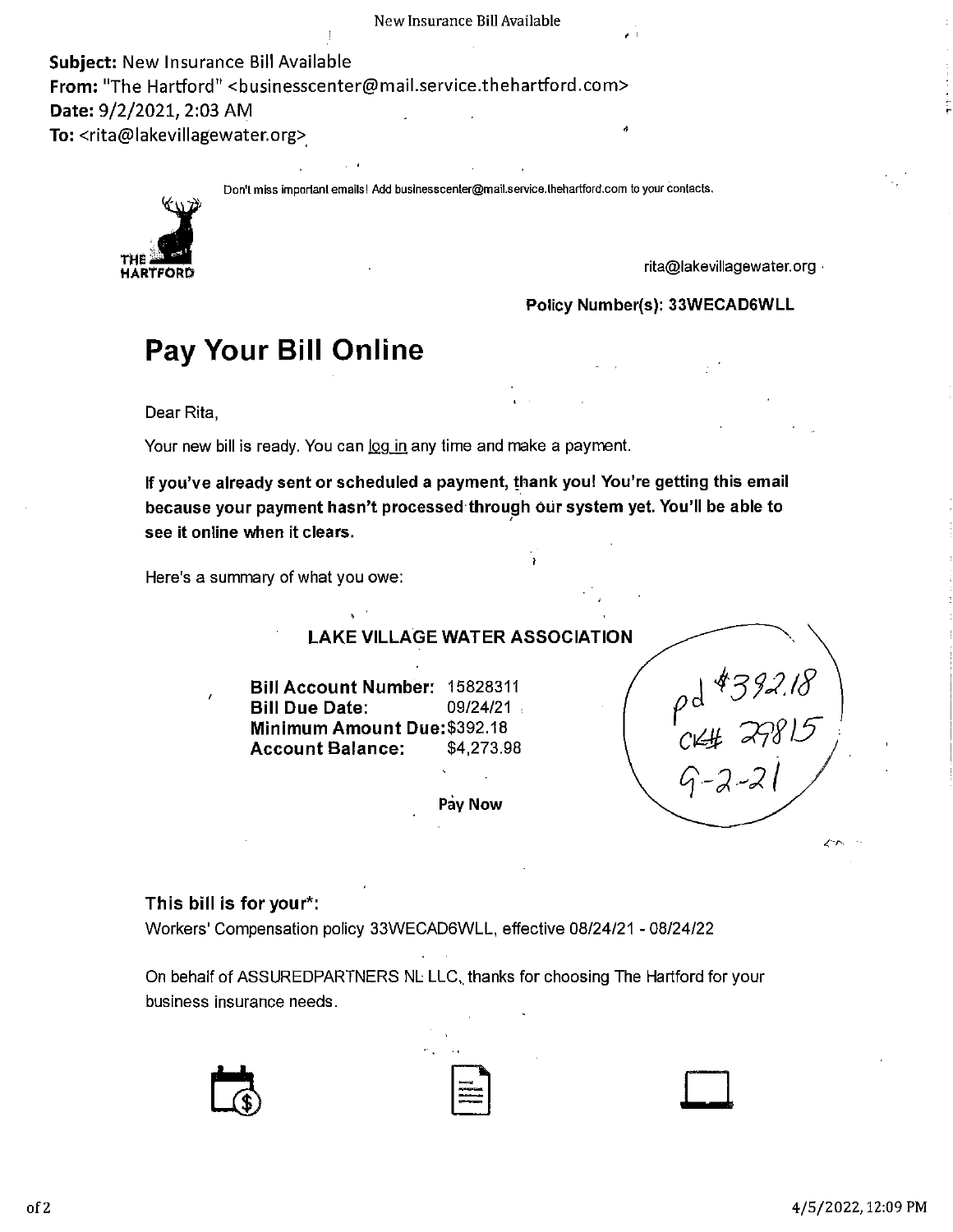**Subject:** Your Bill Is Past Due **From:** "The Hartford" <businesscenter@mail.service.thehartford.com> **Date:** 11/2/2021, 1:54 AM To: <rita@lakevillagewater.org>

Don't miss important emails I Add businesscenter@mail.service.thehartford.com to your contacts.



rita@lakevillagewater.org ·

**Policy Number(s): 33WECAD6WLL, 33WECAD6WLL** 

### **Please Pay Now To Avoid Cancelation**

Dear Rita,

Your bill is past due. Please make a payment by 11/16/21 to avoid having your coverage canceled.

If you've already sent or scheduled a payment, thank you! You're getting this email **because your payment hasn't processed through our system yet. You'll be able to see it online when it clears.** 

Your full bill is available online. Here's a summary of what you owe:



You can pay any time online, or call 1-866-467-8730 to use our automated payment system. If you want to talk to a real person, we're here Monday through Friday, 8:00 AM to 8:00 PM ET. If you have questions or concerns about paying your bill, contact us.

## $^{\circledR}$  Your Bill and COVID-19

We know that COVID-19 has hit some businesses harder than others. If you can't pay your bill all at once, contact us. We'll work with you and your individual circumstances.